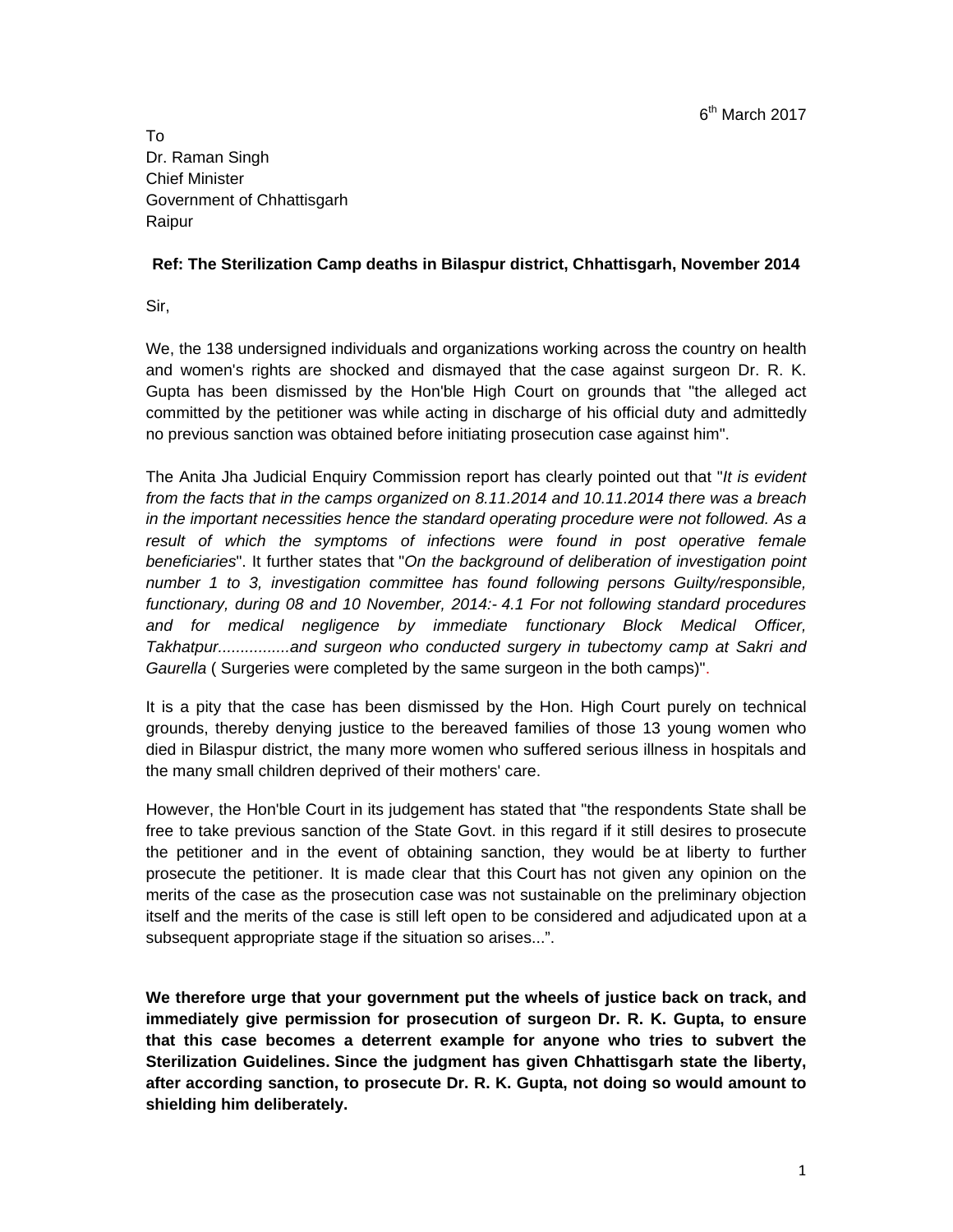We are also very disappointed to note that the Chhattisgarh government has greatly reduced provision of sterilization services as a public health service in government facilities, forcing poor women to take recourse to the private sector at extremely high cost and a lot of inconvenience.

**We would urge you to reconsider this decision and make these services available in the public hospitals both for men and women, while ensuring high quality and informed choice for those who opt for this contraceptive method.** 

We look forward to your active cooperation and support on these two issues.

Thank you.

List of signatories:

- **1. Action India, New Delhi**
- **2. All India Democratic Women's Association (AIDWA)**
- **3. CommonHealth, India**
- **4. Ellora Vigyan Mancha, Guwahati**
- **5. Healthwatch Forum UP**
- **6. Jan Swasthya Abhiyan (People's Health Movement India)**
- 7. **Karnataka Janaarogya Chaluvali, Karnataka**
- 8. **MASUM Pune**
- **9. Madhya Pradesh Maternal Health Rights Campaign**
- **10. National Alliance for Maternal Health and Human Rights, India**
- **11. Right To Food Campaign, India**
- **12. SAHAYOG Lucknow UP**
- **13. SAHELI for Women, New Delhi**
- **14. Women Against Sexual Violence & State Repression (WSS)**
- 15. Abha Bhaiya JAGORI Rural, HP
- 16. Dr. Abhy Shukla, formerly of SATHI, Pune
- 17. Afaq Ullah, Awadh Peoples Forum, Faizabad UP
- 18. Ajay Mishra, Krishna Vikas Evam Prakriti Prabandhan Sanstha, MP
- 19. Amar Jesani, Editor, Indian Journal of Medical Ethics
- 20. Amita Pitre (Fulbright-Nehru Visiting Scholar, Emory University, Atlanta) Research Scholar, Tata Institute of Social Sciences, Mumbai
- 21. Anant Phadke, AIDAN
- 22. Anubha Rastogi, Human Rights Lawyer and Member, NAMHHR, Mumbai
- 23. Anuradha Kapoor, SWAYAM Kolkata
- 24. Anupama Potluri University of Hyderabad Telengana
- 25. Dr. K. R. Antony, Former Director, State Health Resource Centre, Chhattisgarh
- 26. Arun Tyagi, Gram Sudhar Samiti, MP
- 27. Arundhati Dhuru, NAPM
- 28. Ashok Sahkya, Youth Club, Datiya
- 29. Asim Sircar, Gyan Vigyan Samiti
- 30. Avnish Kumar Mishra, Avadh Kishor Shiksha Samiti, MP
- 31. Dr Babita Vijpuriya, Gahoi Mahila Mandal, Datiya, MP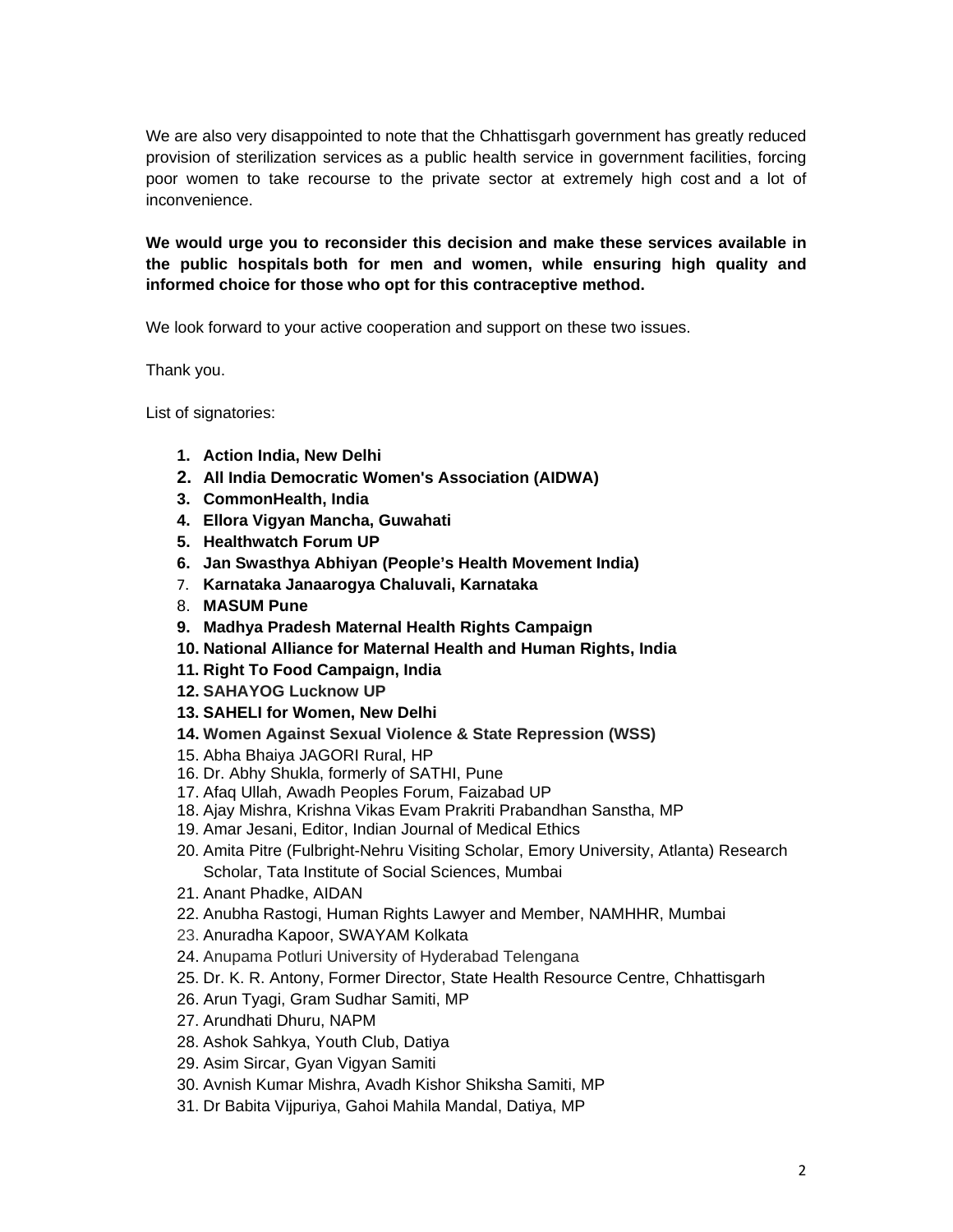- 32. Bharat Kant Dvivedi,Jayati Jan Seva Samiti, MP
- 33. Bhola Rajak, Manav Vikas Seva Samiti, Rewa
- 34. Bindhulakshmi P, Associate Professor TISS
- 35. Dr Bittu Karthik, WSS, Sonepat Haryana
- 36. Dr Brajaraj Sundar Ghosh, Regional Programme Monitor, Clinical Development Services Agency
- 37. Chhaya Datar (retd Prof.) TISS
- 38. Chhaya Pachauli, PRAYAS Rajasthan
- 39. Chinu Srinivasan, LOCOST
- 40. C. Sathyamala, MFC
- 41. Deepa V, SAMA Delhi
- 42. Deepak Kumaraswamy, Mysore Karnataka
- 43. Deepika Joshi, Jan Swasthya Abhiyan, Chhattisgarh
- 44. Dhruv Bhai, Kisan Kamgaar Parishad, Rewa
- 45. Denny John, Associate Editor, International Journal of Technology Assessment in Health Care (IJTAHC)
- 46. Devika Biswas Healthwatch Forum Jharkhand
- 47. Dhruv Mankad, Pune
- 48. D.S. Singh Sadbhawna Gramin Vikas Sansthan, Basti UP
- 49. Gabriele Dietrich, Pennurimai Iyakkam, Tamil Nadu
- 50. Geetha Nambisan, JAGORI Delhi
- 51. Dr. Goldy M. George, Activist, Researcher & Writer, Chhattisgarh
- 52. Himshi Singh NAPM Delhi Secretariat Delhi
- 53. Hridayesh Singh, Poshan Abhiyan Manch, Rewa
- 54. Ilina sen, Professor, Womens Studies, TISS, Mumbai
- 55. Imrana Qadeer, retd Prof. JNU
- 56. Indira Chakravarthi, Public Health Researcher
- 57. Jashodhara Dasgupta, New Delhi
- 58. Jiban Krushna Behara, SODA Odisha
- 59. Johanna Lokhande
- 60. Dr. J. R. Narayan, Patrakar Nagrik Manch, Rewa, MP
- 61. Kalyani Menon Sen, Feminist Learning Partnerships, Gurgaon
- 62. Kajal Jain, MASUM Pune
- 63. Kamlesh, BGVS Uttarakhand
- 64. Kedar Rajak, Sanjivani Vikas Samiti, MP
- 65. Krati Sharma, New Delhi
- 66. Madan Pal Singh, SARATHI Development Foundation Lucknow
- 67. Madhurima Nundy, Institute of Chinese Studies, Delhi
- 68. Madhuri, Jagrit Adivasi Dalit Sangathan, M.P
- 69. Madhuri Lata Singh, Mandakini Manav Kalyan Gram Vikas Evam Takniki Sansthan, MP
- 70. Manju Singh, Amrita Seva Sansthan, MP
- 71. Mary E John, Senior Fellow, Centre for Women's Development Studies, New Delhi
- 72. Meera Sanghamitra NAPM, WSS Telengana
- 73. Mira Shiva, Initiatives for Health and Equity in Society
- 74. Mohit P. Gandhi, PhD Student, JNU
- 75. Monisha Behal, North East Network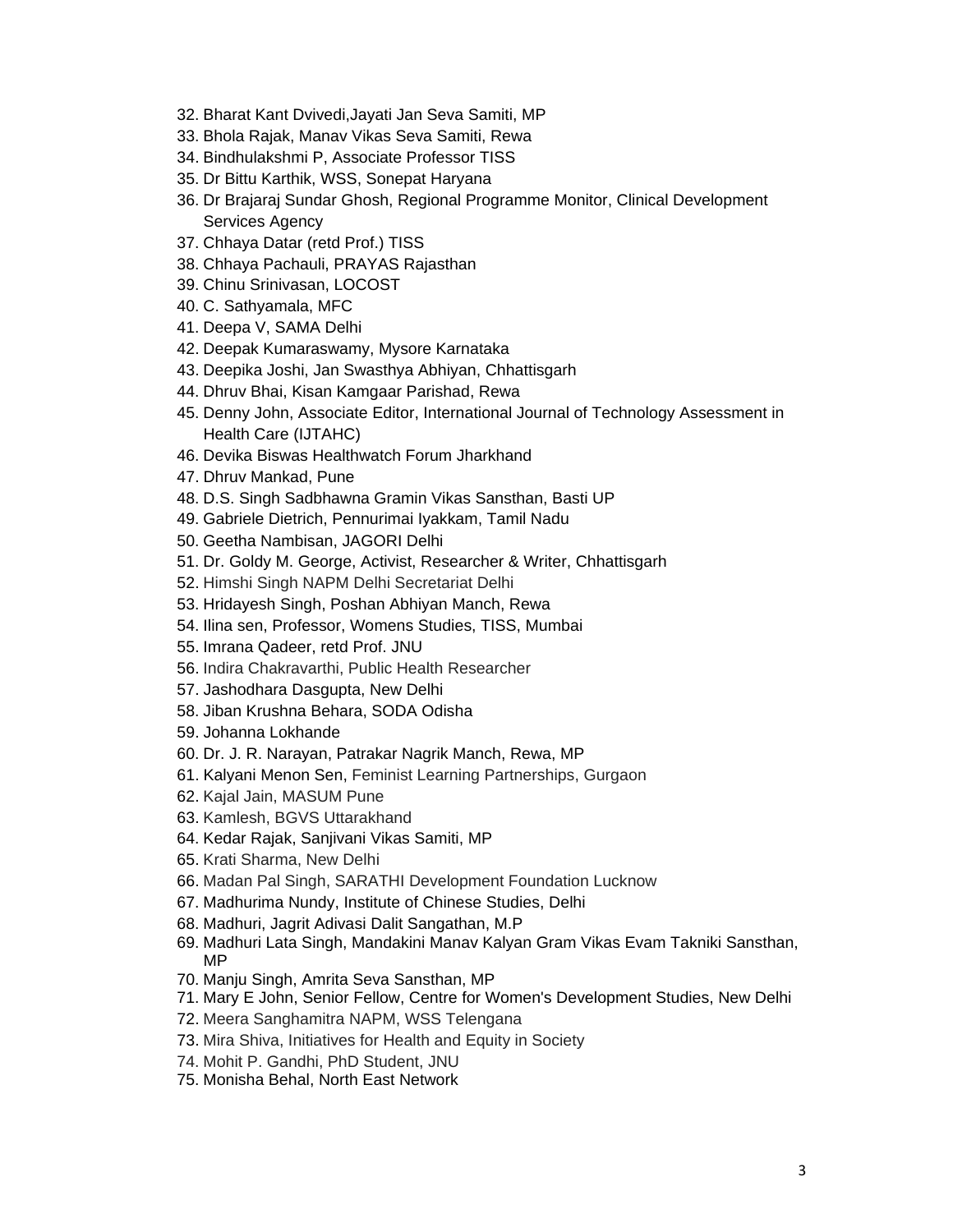- 76. Dr. Mohan Rao Professor, Centre of Social Medicine and Community Health, School of Social Sciences, Jawaharlal Nehru University
- 77. Dr. Narendra Gupta, PRAYAS Rajasthan
- 78. Nayana Dhavan, Delhi
- 79. Nisha Biswas, Kolkata
- 80. Niti Saxena Lucknow
- 81. Dr. Olinda Timms, Adjunct Professor St John's Research Institute Bangalore
- 82. Pallavi Gupta, Public Health Professional, New Delhi
- 83. Paromita Vohra, Filmmaker and writer
- 84. Prasanna Saligram SOCHARA Bangalore
- 85. Pramod Tiwari, Manav Foundation Sheopur MP
- 86. Puneet Narayan Shukla, Ananya Bahuuddeshiy Vikas Samiti, MP
- 87. Pushpa Achanta WSS Bengaluru Karnataka
- 88. Pyoli Swatija, Samajwadi Jan Parishad Delhi
- 89. Radha Holla Bhar, Delhi
- 90. Rajdev Chaturvedi Grameen Punarnirman Sansthan Azamgarh
- 91. Rajalakshmi, Independent Researcher and PhD Scholar (TISS)
- 92. Rajpal Singh, Parihar Pragati Sanstha, Datiya
- 93. Dr. Ramji Rai, Swadesh Sanstha, Datiya MP
- 94. Ramnivas Patel, Akanksha Grameen Vikas Samiti, MP
- 95. Renu Khanna, SAHAJ and Commonhealth
- 96. Ritu Dewan, Director Centre for Development Research and Action, Mumbai
- 97. R Srivatsan, ANVESHI, Hyderabad
- 98. Runu Chakraborty Ghaziabad UP
- 99. S. P. Gautam, Jan Sahayak Samaj Sevi Sansthan, MP
- 100. Dr. S.V. Nadkarni, Ex. Dean L.T.M. Med. College, Sion, Mumbai,
- 101. S Maya, Sree Kerala Varma College Kerala
- 102. Sadhna Dubey, Paramhans Seva Sasnthan Samiti, MP
- 103. Sanjay Tiwari, Patrika News, Sheopur Madhya Pradesh
- 104. Sarojini NB, People's Health Movement, New Delhi
- 105. Samir Dass, Jharkhand Science Forum, Ranchi
- 106. Sanjeeta Gawri, Public Health Professional, Delhi
- 107. Satnam Singh, Jan Swasthya Abhiyan Haryana
- 108. Saraswati Sahu & Neera Dehariya, Mahila Multi Morcha Chhattisgarh
- 109. Sejal Dand, Director ANANDI
- 110. Dr. Shakeel, CHARM Bihar
- 111. Shalini Gera Advocate Jagdalpur Legal Aid Group Bilaspur
- 112. Shampa Sengupta, Disability Activist, Kolkata, West Bengal
- 113. Sheetal Sharma, North East Network, Assam
- 114. Sheela Prasad, Professor, University of Hyderabad
- 115. Sheshmani Shukla, Kisan Adivasi Maha Panchayat, Rewa
- 116. Shewli TISS
- 117. Prof. Shoma Sen RTM Nagpur University Nagpur
- 118. Shradha Singh, Nari Chetna Manch, Rewa
- 119. Shweta Sharma, Shubha Jan Kalyan Samiti, Datiya
- 120. Suneeta Dhar, New Delhi
- 121. Smriti, Sathiya Welfare Society Bhopal, MP
- 122. Sr Chaturvedi, Bal Pragati Sanstha, MP
- 123. Sudha Bharadwaj, General Secretary, Chhattisgarh PUCL